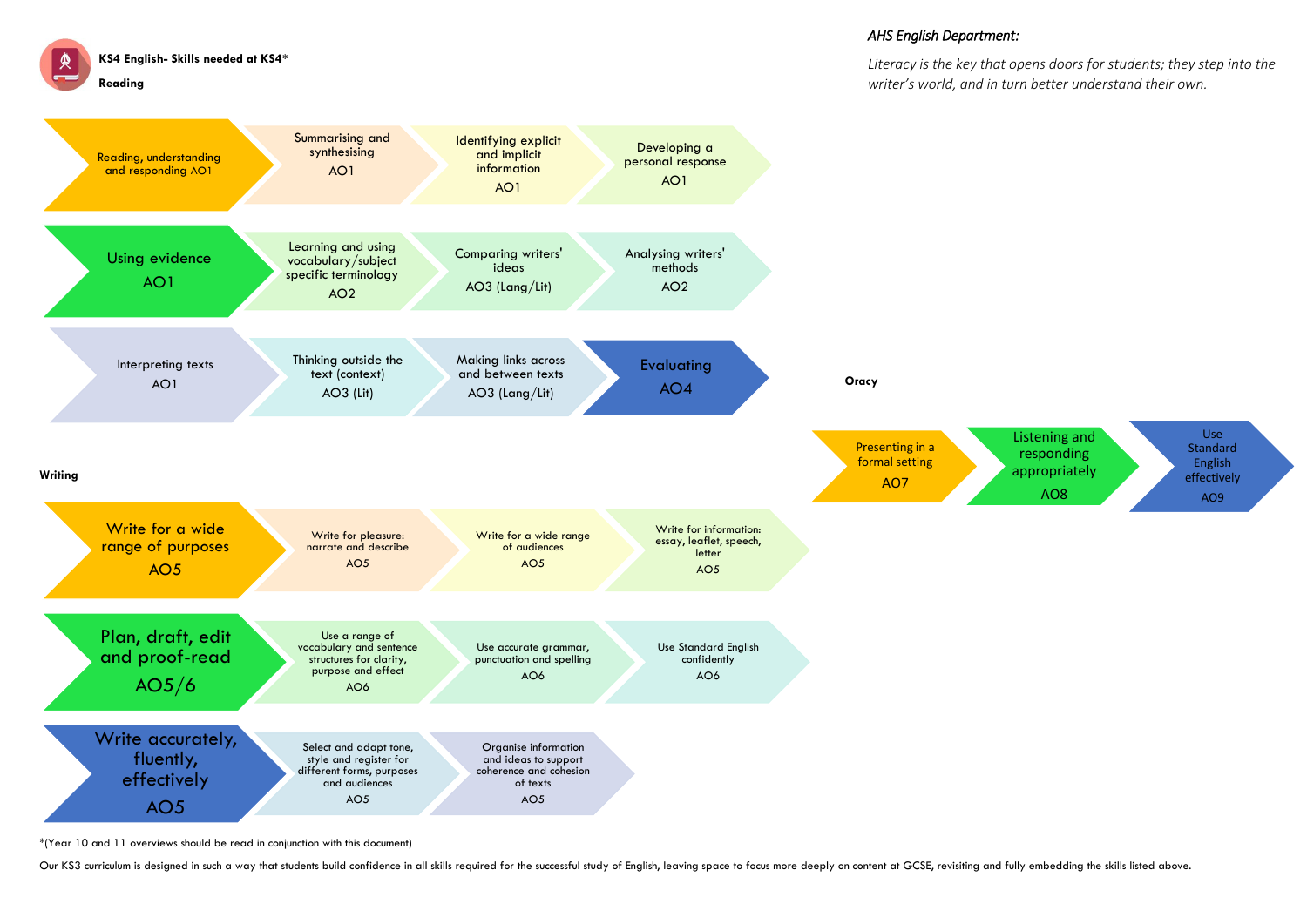

| Year 9 (transition year)                                                                                                                                                                                                                                                                                                                                                                                       | <b>TERM</b> | Year 10                                                                                                                                                                                                                                                                                                                                                                                                                                                                                                                                                                                                                                                                                                                                                                                                                               |                                                                                                                                                                                                                                                                                                                                                                                                                                                                                                                                                                                                                                                                                                                                                                                                                                                                                                                                               | Year 11                                                                                                                                                                                                                                                                                                                                                                                                                                                                                                                                                                                                                                                                                                                                                                                                                                       |                                                                                                                                                                                                                                                                                                                                                                                                                                                                                                                                                                                                                                                                                                                                                          |
|----------------------------------------------------------------------------------------------------------------------------------------------------------------------------------------------------------------------------------------------------------------------------------------------------------------------------------------------------------------------------------------------------------------|-------------|---------------------------------------------------------------------------------------------------------------------------------------------------------------------------------------------------------------------------------------------------------------------------------------------------------------------------------------------------------------------------------------------------------------------------------------------------------------------------------------------------------------------------------------------------------------------------------------------------------------------------------------------------------------------------------------------------------------------------------------------------------------------------------------------------------------------------------------|-----------------------------------------------------------------------------------------------------------------------------------------------------------------------------------------------------------------------------------------------------------------------------------------------------------------------------------------------------------------------------------------------------------------------------------------------------------------------------------------------------------------------------------------------------------------------------------------------------------------------------------------------------------------------------------------------------------------------------------------------------------------------------------------------------------------------------------------------------------------------------------------------------------------------------------------------|-----------------------------------------------------------------------------------------------------------------------------------------------------------------------------------------------------------------------------------------------------------------------------------------------------------------------------------------------------------------------------------------------------------------------------------------------------------------------------------------------------------------------------------------------------------------------------------------------------------------------------------------------------------------------------------------------------------------------------------------------------------------------------------------------------------------------------------------------|----------------------------------------------------------------------------------------------------------------------------------------------------------------------------------------------------------------------------------------------------------------------------------------------------------------------------------------------------------------------------------------------------------------------------------------------------------------------------------------------------------------------------------------------------------------------------------------------------------------------------------------------------------------------------------------------------------------------------------------------------------|
| Where the knowledge and skills<br>from Year 9 are utilised                                                                                                                                                                                                                                                                                                                                                     |             | Task AND skill                                                                                                                                                                                                                                                                                                                                                                                                                                                                                                                                                                                                                                                                                                                                                                                                                        | How it builds on previous task/Links to KS5                                                                                                                                                                                                                                                                                                                                                                                                                                                                                                                                                                                                                                                                                                                                                                                                                                                                                                   | Task AND skill                                                                                                                                                                                                                                                                                                                                                                                                                                                                                                                                                                                                                                                                                                                                                                                                                                | How it builds on previous task/Links to KS5                                                                                                                                                                                                                                                                                                                                                                                                                                                                                                                                                                                                                                                                                                              |
| Students end year 9 with a<br>focus on narrative writing,<br>which links to Language<br>Paper 1 Section B, allowing<br>us to build on GCSE writing<br>skills.<br>Students study 'An Inspector<br>Calls' in summer term,<br>embedding and solidifying<br>understanding of all reading<br>AOs and focusing on the<br>skills required for GCSE<br>course.                                                         |             | AQA GCSE English Language Paper One, Explorations<br>in Creative Reading and Writing.<br>All students sit a full paper one in timed conditions: 1<br>hour 45 mins /80 marks.<br>Individual teachers decide how to administer this<br>assessment according to class needs: lesson by lesson with<br>instant feedback, or over a two-hour session with<br>cumulative feedback.<br>Key skills: AO1: Reading, understanding and responding<br>to texts.<br>AO2: Analysing writers' methods<br>AO4: Evaluating a text<br>AO5/AO6: With a focus on narrative and descriptive<br>writing.                                                                                                                                                                                                                                                    | Our GCSE English Language unit of work is<br>designed to build upon and enable progression<br>from the skills embodied in our Key Stage 3<br>curriculum. The skills in developing language and<br>literacy will be further developed and<br>strengthened with additional stretch and challenge<br>being presented to students in terms of content,<br>reading texts and tasks.                                                                                                                                                                                                                                                                                                                                                                                                                                                                                                                                                                | AQA GCSE English Literature Paper One: Shakespeare and the<br>19th Century Novel. Romeo and Juliet<br>All students sit Section A of Lit P1 in timed conditions: 50 minutes,<br>34 marks.<br>At this point in the play, Juliet has just found out that Romeo has<br>killed Tybalt and has been banished from Verona.<br>Starting with this speech explore how Shakespeare presents<br>attitudes towards love in Romeo and Juliet.<br>Write about:<br>How Shakespeare presents attitudes towards love in the<br>speech<br>How Shakespeare presents attitudes towards love in the play<br>as a whole<br>Key skills: AO1: Developing a personal response, using evidence<br>and interpreting texts<br>AO2: Analysing writers' methods<br>AO3: Thinking outside the text (context)                                                                 | This unit sees the end of all new conte<br>(knowledge) required for the GCSE<br>examinations. Students finish learning i<br>content in the autumn term, so that mu<br>time can be dedicated to revisiting te.<br>embedding skills and practising questi<br>The study of Romeo and Juliet builds<br>students' prior knowledge of Shakespe<br>that they have been exploring since Y<br>Macbeth. Students also bring a wealth<br>knowledge from the Y10 project or<br>Shakespeare's World- presenting the<br>summer research task.                                                                                                                                                                                                                          |
|                                                                                                                                                                                                                                                                                                                                                                                                                |             |                                                                                                                                                                                                                                                                                                                                                                                                                                                                                                                                                                                                                                                                                                                                                                                                                                       | GCSE English Language will prepare students for<br>the study of Language and Literature at A-level by<br>developing their skills of analysis and evaluation<br>of literary texts, analysis and study of written and<br>spoken language and adopting linguistic and<br>literary approaches to a wide range of texts.                                                                                                                                                                                                                                                                                                                                                                                                                                                                                                                                                                                                                           | Revision of 19th Century text: A Christmas Carol as part of PPE<br>preparation in class.<br>No formal assessment, but lots of focus given to<br>strategies to aid memory and retention, working with key<br>quotations, as well as revising the skills needed for<br>analysing extracts and linking to the wider text.                                                                                                                                                                                                                                                                                                                                                                                                                                                                                                                        | This unit of work builds the rich, dee<br>expertise we are looking to cultivate in<br>pupils. This unit encourages students to<br>at the 'big picture' of texts and the<br>broader chronology of ideas through<br>literature. They will make memorabl<br>thematic links, historical parallels, spy<br>character archetypes etc. all of which<br>used at KS5 Literature.                                                                                                                                                                                                                                                                                                                                                                                  |
| In Spring term, students study<br>Jekyll and Hyde as part of<br>the Victorians scheme of<br>work.<br>Students will need to draw<br>upon their knowledge of<br>Victorian society, make<br>memorable thematic links,<br>historical parallels across<br>texts, and will be<br>encouraged to identify<br>character archetypes whilst<br>also recognising the way<br>writers' intentions vary from<br>text to text. |             | AQA GCSE English Literature Paper One: Shakespeare<br>and the 19th Century Novel. A Christmas Carol<br>All students sit Section B of Lit P1 in timed conditions: 50<br>minutes, 34 marks.<br>Starting with this extract, explore how Dickens presents<br>the character of Scrooge.<br>Write about:<br>• how Dickens presents Scrooge in this extract<br>• how Dickens presents Scrooge in the novel as a whole.<br>The assessment is differentiated for WBL/Set 4, so that<br>students look at the extract first with the teacher, and<br>consider key quotations. This scaffolding is removed when<br>we revisit ACC in Year 11 as part of PPE revision.<br>Key skills: AO1: Developing a personal response, using<br>evidence and interpreting texts<br>AO2: Analysing writers' methods<br>AO3: Thinking outside the text (context) | Students study ACC on the run up to Christmas to<br>allow for a thematic and real-world link. This is the<br>second time students approach a GCSE Literature<br>text (AIC-Y9), so students are drawing upon prior<br>knowledge and skills. Students will also have the<br>opportunity to develop skills in developing written<br>responses as well as analysing the relationships<br>between different texts and their contexts.<br>This scheme also develops learners' ability to<br>apply and integrate linguistic and literary<br>approaches.<br>This unit of work builds the rich, deep expertise we<br>are looking to cultivate in our pupils. This unit<br>encourages students to look at the 'big picture' of<br>texts and the broader chronology of ideas<br>throughout literature. They will make memorable<br>thematic links, historical parallels, spying character<br>archetypes etc. all of which are used at KS5<br>Literature. | Programme of mock revision, covering:<br>- Language Paper 1 Section A and B<br>-Literature Paper 1 Section A and B.<br>All classes complete a Walking Talking Mock, that allows them to<br>work through all of the key skills and knowledge needed for<br>approaching these exam papers.<br>Al resource materials are provided for staff.<br><b>Formal PPE period:</b><br>Students sit two complete exams in examination conditions.<br>Work is marked according to our department policy, and a<br>robust system of feedback follows.<br>Revision of Literature modern text for Paper 2: An Inspector<br>Calls<br>No formal assessment, but lots of focus given to<br>strategies to aid memory and retention, working with key<br>quotations, as well as revising the skills needed for<br>analysing extracts and linking to the wider text. | Mastering the skills in English Language<br>enable students to speak, read and w<br>fluently and communicate information<br>ideas with others. We see GCSE Engl<br>Language as the key to successful learn<br>knowledge acquisition and understand<br>in all subjects. Command of English<br>Language facilitates opportunities in ev<br>aspect of life, work, learning and<br>experience. Being literate is at the hea<br>our creative thinking and developmen<br>widens horizons and opens up a life-ti<br>of opportunities. It should exist not just<br>distant aspiration, but as a real and<br>tangible entitlement for all.<br><b>GCSE English Language will prepar</b><br>students for the study of Language a<br>Literature at AS and A-level by |
| In Y7 Summer term, students<br>compared two poems by<br>William Blake, using the<br>same AOs as seen here.                                                                                                                                                                                                                                                                                                     | Sprin       | AQA GCSE English Literature Paper Two: Modern<br>texts: Love and Relationships Poetry.<br>All students to sit a full Section B comparative response,<br>and a timed Section C, answering two questions on<br>unseen poetry: 2 hours in total.<br>Teachers try to co-teach Section B and Section C as far<br>as possible, working on the development of key skills<br>needed for analysing poetry in general. Bell works also                                                                                                                                                                                                                                                                                                                                                                                                          | Whilst students are practised in the skills needed to<br>analyse literary texts from the autumn term, we<br>harness these skills further in this unit, adding in the<br>skill of comparison across two texts. This unit will<br>also start to link to the overall bigger picture of Lit<br>P2, as students will see how their study of An<br>Inspector Calls in Y9 feeds into this 'Modern texts'<br>exam.                                                                                                                                                                                                                                                                                                                                                                                                                                                                                                                                    | Christmas mock feedback sessions: tailored resources used to<br>highlight key areas for development.<br><b>Revision period ensues for February PPEs:</b><br>Literature Paper 2 Section B and C revision: poetry.<br>Language Paper 2 Section A and B: Writers' Viewpoints and<br>Perspectives.                                                                                                                                                                                                                                                                                                                                                                                                                                                                                                                                                | developing their skills of analysis an<br>evaluation of literary texts, analysis c<br>study of written and spoken language<br>adopting linguistic and literary<br>approaches to a wide range of text<br>Students will also have the opportunity<br>develop skills in producing and develo<br>written and spoken language as well                                                                                                                                                                                                                                                                                                                                                                                                                         |

| Year 11                         |                                                                                                                                                                                                                                                                                                                  |  |  |  |  |
|---------------------------------|------------------------------------------------------------------------------------------------------------------------------------------------------------------------------------------------------------------------------------------------------------------------------------------------------------------|--|--|--|--|
|                                 | How it builds on previous task/Links to KS5                                                                                                                                                                                                                                                                      |  |  |  |  |
| speare and the                  |                                                                                                                                                                                                                                                                                                                  |  |  |  |  |
| ons: 50 minutes,                | This unit sees the end of all new content<br>(knowledge) required for the GCSE                                                                                                                                                                                                                                   |  |  |  |  |
| hat Romeo has<br>่ว.            | examinations. Students finish learning new<br>content in the autumn term, so that much                                                                                                                                                                                                                           |  |  |  |  |
| eare presents                   | time can be dedicated to revisiting texts,<br>embedding skills and practising questions.                                                                                                                                                                                                                         |  |  |  |  |
| blove in the                    | The study of Romeo and Juliet builds on<br>students' prior knowledge of Shakespeare<br>that they have been exploring since Y7-<br>Macbeth. Students also bring a wealth of<br>knowledge from the Y10 project on                                                                                                  |  |  |  |  |
| bove in the play                |                                                                                                                                                                                                                                                                                                                  |  |  |  |  |
| using evidence                  | Shakespeare's World- presenting their<br>summer research task.                                                                                                                                                                                                                                                   |  |  |  |  |
| ol as part of PPE               | This unit of work builds the rich, deep<br>expertise we are looking to cultivate in our<br>pupils. This unit encourages students to look                                                                                                                                                                         |  |  |  |  |
| iven to<br>working with key     | at the 'big picture' of texts and the<br>broader chronology of ideas throughout                                                                                                                                                                                                                                  |  |  |  |  |
| eeded for<br>er text.           | literature. They will make memorable<br>thematic links, historical parallels, spying                                                                                                                                                                                                                             |  |  |  |  |
|                                 | character archetypes etc. all of which are<br>used at KS5 Literature.                                                                                                                                                                                                                                            |  |  |  |  |
| it allows them to<br>needed for | Mastering the skills in English Language will<br>enable students to speak, read and write<br>fluently and communicate information and<br>ideas with others. We see GCSE English<br>Language as the key to successful learning,<br>knowledge acquisition and understanding<br>in all subjects. Command of English |  |  |  |  |
| :onditions.<br>licy, and a      | Language facilitates opportunities in every<br>aspect of life, work, learning and<br>experience. Being literate is at the heart of<br>our creative thinking and development. It                                                                                                                                  |  |  |  |  |
| <b>An Inspector</b>             | widens horizons and opens up a life-time<br>of opportunities. It should exist not just as a                                                                                                                                                                                                                      |  |  |  |  |
| iven to<br>working with key     | distant aspiration, but as a real and<br>tangible entitlement for all.                                                                                                                                                                                                                                           |  |  |  |  |
| eeded for<br>er text.           | <b>GCSE English Language will prepare</b><br>students for the study of Language and<br>Literature at AS and A-level by                                                                                                                                                                                           |  |  |  |  |
| rces used to                    | developing their skills of analysis and<br>evaluation of literary texts, analysis and<br>study of written and spoken language and<br>adopting linguistic and literary                                                                                                                                            |  |  |  |  |
| ry.<br>ewpoints and             | approaches to a wide range of texts.<br>Students will also have the opportunity to<br>develop skills in producing and developing<br>written and spoken language as well as                                                                                                                                       |  |  |  |  |
|                                 |                                                                                                                                                                                                                                                                                                                  |  |  |  |  |